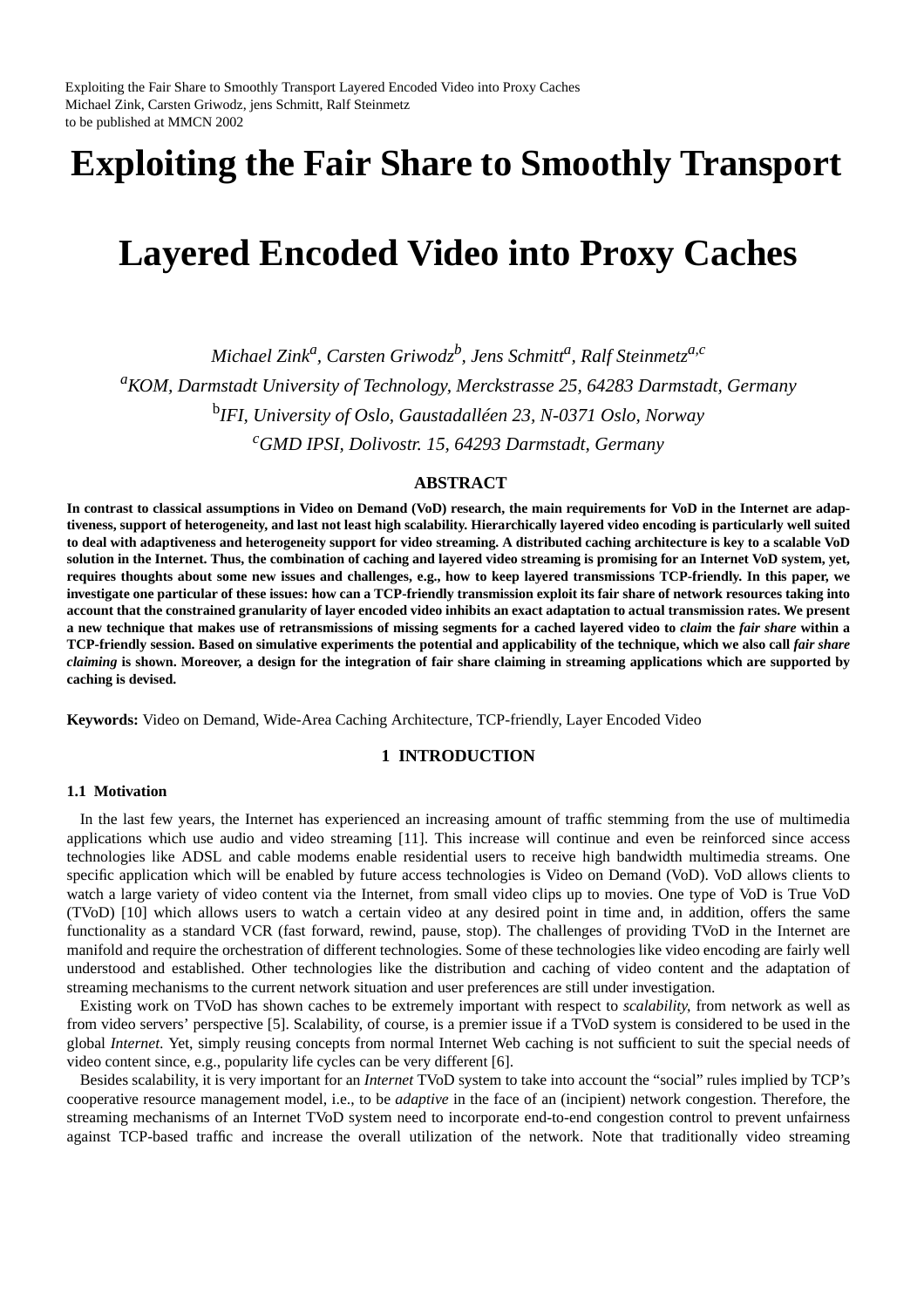mechanisms rely on open-loop control mechanisms, i.e., on explicit reservation and allocation of resources. As it is debatable whether such mechanisms will ever be used in the global Internet, e.g., in the form of RSVP/IntServ [1], we do not assume these but build upon the current best-effort service model of the Internet which is based on closed-loop control exerted by TCP-like congestion control. Yet, since video transmissions need to be paced at their "natural" rate, adaptiveness can only be integrated into streaming mechanisms in the form of quality degradation and not by "shifting" traffic in the time domain as for elastic traffic like, e.g., FTP transfers. An elegant way of introducing adaptiveness into streaming is to use layered video encodings [9] as it allows to drop segments (the transfer units) of the video in a controlled way without the high computational effort of, e.g., adaptive encodings as described in [21].

However, while the combination of caching and adaptive streaming promises a scalable and "Internet-conform" TVoD system it also creates new challenges for the design of such a system. One particular issue is that video content can only be cached in the form as it has been transmitted, i.e., it potentially consists of successive "steps" of different quality levels corresponding to the different layers. For subsequent requests for that video a decision must be made whether segments from missing layers are retransmitted and if so, which ones, or if some of the cached segments are discarded. The scheduling of these retransmissions affects the perceived quality of the cached video content in a significant way since it is very important that quality variations are minimized as they are disturbing for users [4]. In preceding work [25] we developed and compared different retransmission scheduling algorithms that meet users' demands to watch high quality video with relatively little quality variations. In this paper, we focus on how to perform these scheduled retransmissions in combination with a TCPfriendly transmission method by claiming the fair share for the TCP-friendly session. Transmitting a layer encoded video in a TCP-friendly manner would not always result in the case that the session claims its fair share of network resources. We propose a mechanism, called fair share claiming (FSC), which combines the transmission of a layer encoded video and some additional data, resulting in the utilization of the fair share a session is entitled to.

#### **1.2 Outline**

After this motivation, we briefly want to introduce the basic components of our overall approach towards scalable adaptive video streaming in the Internet. In [Section 3,](#page-2-0) we present the initial idea of fair share claiming (FSC) that makes use of the additional bandwidth that is not claimed by the layer encoded video without breaking the cooperative rules implied by TCP's resource allocation model. We demonstrate the applicability of this approach by simulations in a 3-step based simulation environment. In [Section 4,](#page-7-0) we demonstrate how FSC can be integrated into a streaming application by using and partly extending already existing protocols. In [Section 6,](#page-12-0) we summarize our findings, draw some conclusions and give a brief outlook to future work.

## **2 SCALABLE ADAPTIVE STREAMING (SAS)**

#### **2.1 Scalability - Caching**

As with traditional web caches, caches for TVoD systems allow to store content closer to users, reduce latency, as well as server and network load and increase the system's fault tolerance. Yet, in contrast to web caches the characteristics of the data to be stored are very different. High quality video files are much larger than most web pages and therefore different caching strategies are used in caches for VoD systems. Furthermore, the distribution process for video files is complicated by the fact that the transmission is much more time and bandwidth consuming. Thus store-and-forward approaches can not be applied.

Let us briefly describe our video caching architecture. As caching method we employ so-called write-through caching<sup>1</sup>. With write-through caching a requested stream is forwarded "through" the proxy cache to the clients and the proxy cache stores the stream on its local cache if a positive decision is made by the cache replacement strategy. Subsequent clients can then be served from the proxy cache (see [Figure 1](#page-2-0)). This technique reduces the overall network load in a TVoD system compared to a method where the video is transported to the cache in a separate stream using a reliable transmission protocol (e.g., TCP) [3]. On the other hand, write-through caching requires a reliable transport protocol to recover from packet losses. In [23], we present the design and implementation of such a protocol, called *Loss Collection RTP* (LC-RTP), which fits particularly well in a TVoD architecture. It provides lossless transmission of AV content into cache servers and concurrently, lossy real-time delivery to end-users. It achieves reliability by retransmission. The traffic increase is minimal because the transmission of the AV content and any caching will take place while the end-user is served.

<sup>1.</sup> Adopted terminology from memory hierarchies.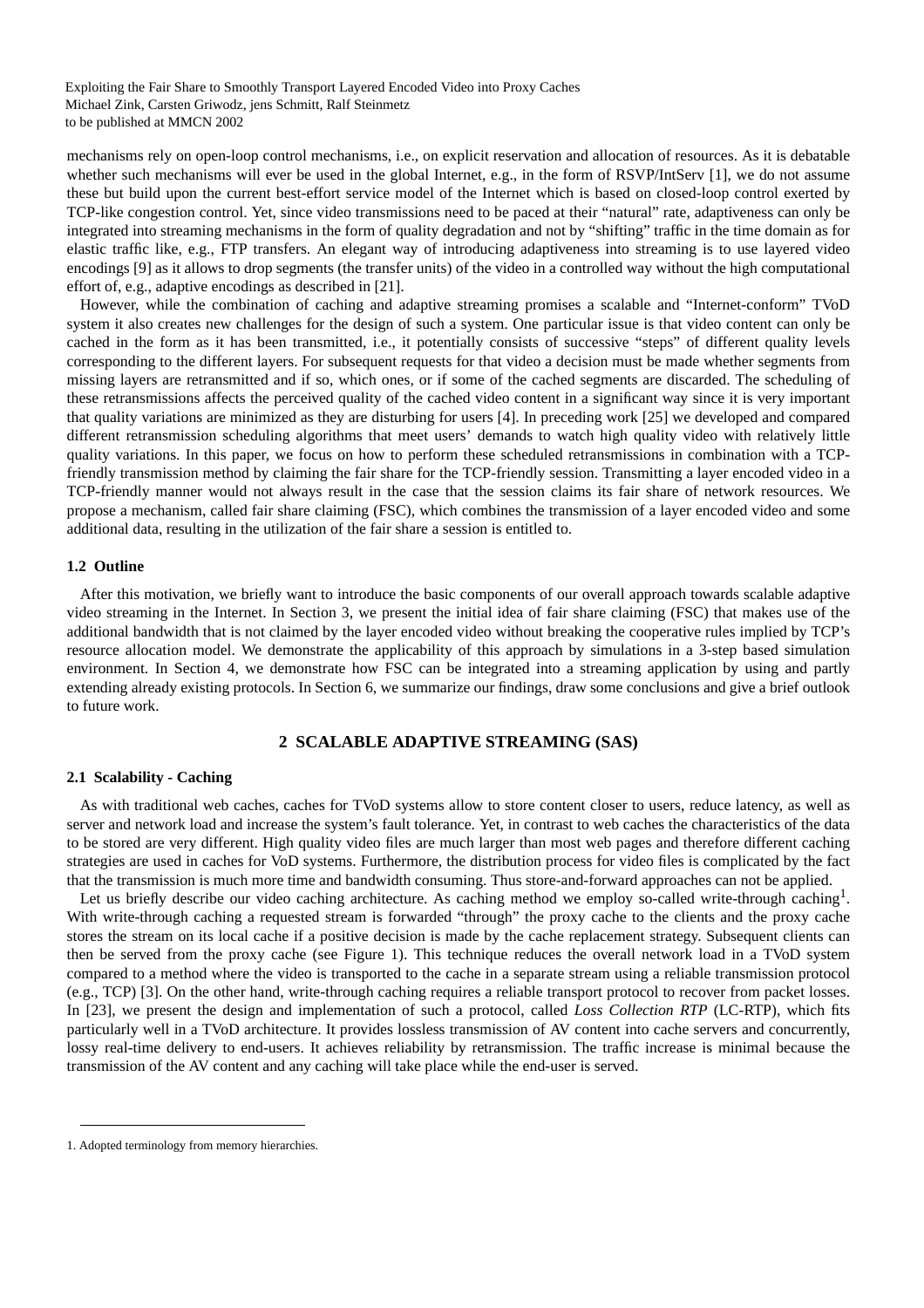<span id="page-2-0"></span>

*Figure 1:* Video distribution.

#### **2.2 Adaptiveness - Layered Video**

Enabling congestion control for streaming applications requires quality adaptation in contrast to elastic applications that allow a reduced transmission speed. However, this quality adaptation does not solely serve congestion control purposes but also satisfies the needs of the large variety of heterogeneous clients that exist in the Internet. Layered video, i.e., video that is encoded in base and enhancement layers which have hierarchical relationships, represents a suitable method to allow for this quality adaptation although there are other alternatives like adaptive encoding or switching between different encodings. Yet, the latter are less attractive for caching purposes since they do not possess the subset relationship of layered encoding and thus lead to transmissions which are difficult to cache. Figure 2 illustrates how a layered video might be stored on a cache after its initial (congestion controlled) transmission.



*Figure 2:* Initial cached video quality.

Obviously, the cached copy of the video exhibits a potentially large number of missing segments from different layers. The exact "shape" of a cached video content is a function of the congestion control mechanism being used. There have been several proposals how to achieve TCP-friendly congestion control using layered video transmissions, e.g., [16] or [2]. Our focus here is on how retransmission scheduling can be incorporated in TCP-friendly layer encoded video transmissions by claiming the fair share for the TCP-friendly session.

# **3 FAIR SHARE CLAIMING (FSC)**

In this section we will present our idea of the fair share claiming mechanism that makes use of the additional bandwidth that is not claimed by the layer encoded video without breaking the cooperative rules implied by TCP's resource allocation model. After a detailed description of the FSC mechanism in Section 3.1 the simulation environment for FSC is presented in [Section](#page-4-0) [3.2](#page-4-0) and finally the simulation results are shown in Sec[tion 3.3.](#page-5-0)

#### **3.1 TCP-friendly Streaming**

It is not our purpose to develop new TCP-friendly mechanisms for streaming. In recent years several protocols for the transport of non-TCP traffic with TCP-friendly congestion control were developed. Widmer et al. have published an overview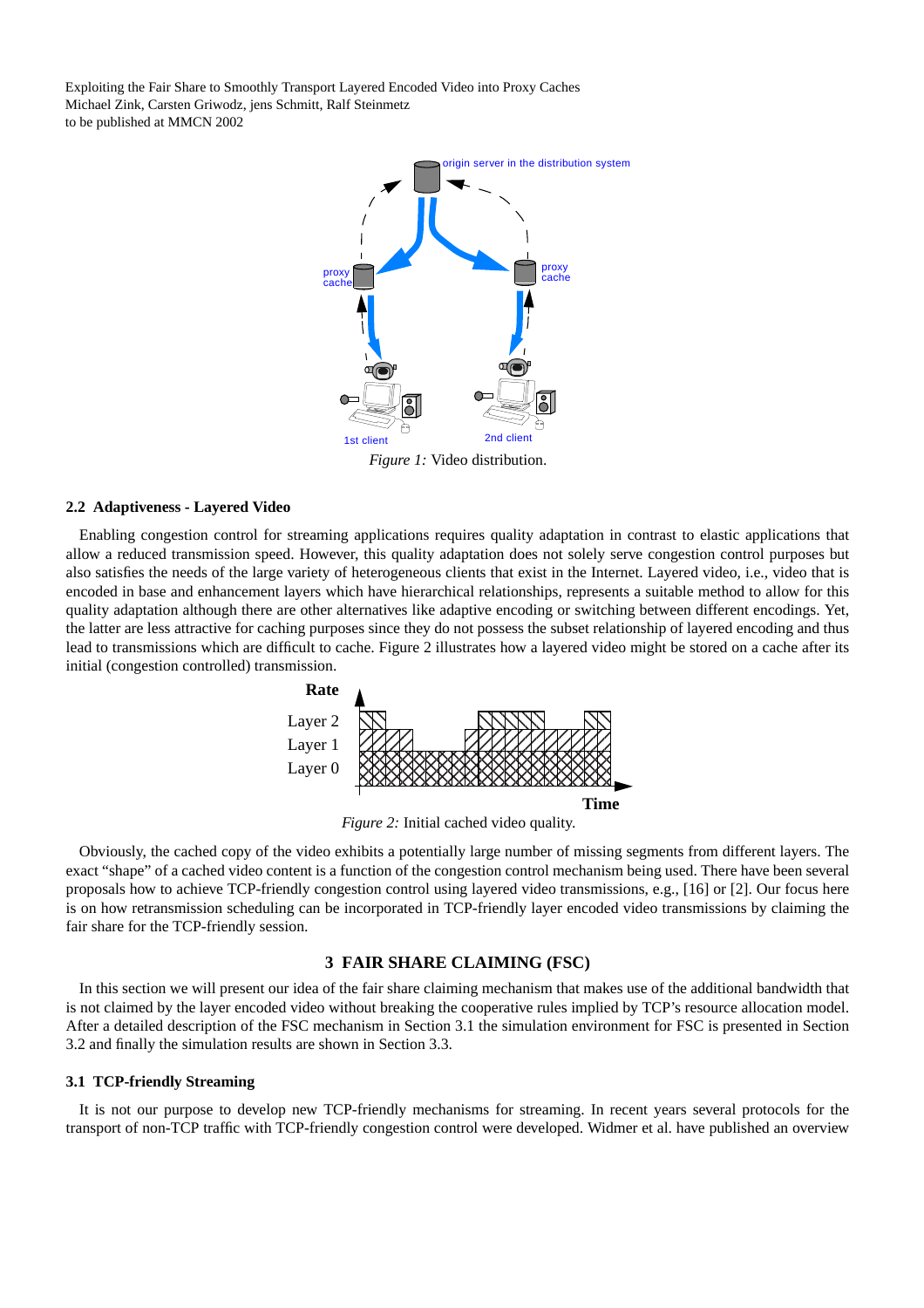<span id="page-3-0"></span>of the approaches [22]. To be applicable for streaming over the Internet these protocols have to meet the following requirements:

• Rate oscillations should be kept to a minimum

• Modification to the network infrastructure should be prevented (e.g. the protocol stack in the routers can stay as it is).

From our observations and the classification presented by Widmer et al. [22], *TCP-friendly Rate Control* (TFRC) is very promising as a TCP-friendly protocol for unicast streaming [2]. It is a rate based congestion control protocol with good TCPfriendliness. The main advantage in combination with A/V streaming is that the rate is smooth in the steady-state case and therefore applications that rely on a fairly constant sending rate are supported. In addition, the protocol is end-to-end which does not require any modifications to the network infrastructure. The major drawback of TFRC is its lack of multicast support. The sending rate in TFRC is adjusted to a TCP equation that is based on the loss rate which is transmitted from the receiver to the sender once per round-trip time. In addition it uses slow-start at start-up and for loss recovery.

Transmitting a layer encoded video with the maximum rate that TFRC would allow does not always make sense. If, e.g., the possible transmission rate would be much higher than the actual rate needed for the video, the receiver might need a large buffer to store segments until their playout time is reached. Rate changes in TFRC will not always result in a rate change for the layer encoded video because changes might occur too often and the encoding format will only provide a certain amount of different layers resulting in a finite amount of possible transmission rates. This can result in a situation where the actual possible transmission rate (determined by the TFRC algorithm) and the rate constituted by the sum of several layers might differ. We choose the following example to illustrate the problem in more detail: Let us assume a layer encoded video that consists of up to three layers, each requiring a constant transmission rate of 0.5 Mbit/s that should be transmitted in a TCPfriendly manner via TFRC. At a certain point in time during the transmission the TFRC algorithm determines a maximum possible transmission rate of 1.3 MBit/s. This would allow a transmission of two layers of the layer encoded video whereas 0.3 MBit/s would be wasted if the video would not be transmitted faster than necessary and an additional third layer can not be transmitted because this would require a TFRC rate of at least 1.5 MBit/s. Using the additional bandwidth is the fair share that may be claimed by a corresponding TCP session, yet due to the inelastic and discrete nature of layer encoded video it cannot be claimed. Nevertheless if we find some data to fill this gap we could claim our fair share without breaking the cooperative rules implied by TCP's resource allocation model. Figure 3 depicts an example TCP-friendly layered video transmission. The creation of the TFRC trace is explained in more detail in [Section 3.2](#page-4-0). In this example scenario the transmission rate for the layer encoded video is only increased in case that the rate determined by the TFRC mechanism would allow the transmission of an additional layer. If this is not the case the additional bandwidth (marked hatched in Figure 3) could be used for the transmission of additional data. In the example shown in Figure 3 that would be an additional 142 MByte. This could be for example data like, e.g., management or statistical information that should be sent from the origin server to the proxy cache. But in this paper, the focus is especially on the retransmission of missing segments of the video that is currently streamed or videos that are already (but not completely) stored on the proxy cache to claim the fair share for this TCP-friendly session. This techniques are referred to as *in-band* FSC for the former case and *out-of-band* FSC for the latter. In [25], we already devised and analyzed different retransmission scheduling algorithms that could be used to determine which of the missing segments should be transmitted. The following simulation shall shed some light on whether the combination of both techniques (retransmission scheduling and FSC) is an appropriate method to improve the quality of a cached layer encoded video. In the following we will present a simulation model to investigate the presented problem in more detail.



*Figure 3:* Example layer encoded video transmission via TFRC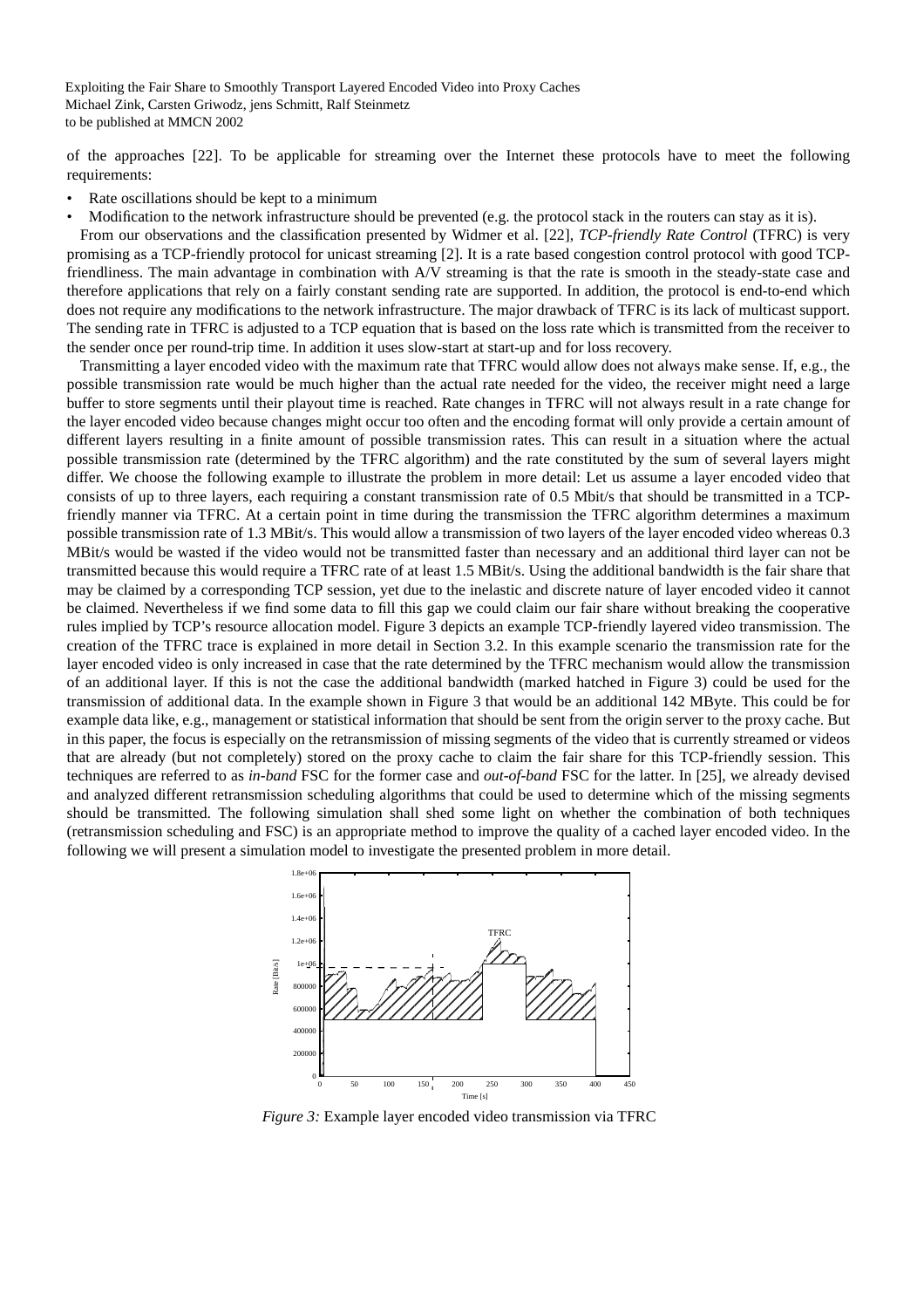# <span id="page-4-0"></span>**3.2 Simulation**

We split the simulation in three steps to create a scenario that represents the mechanisms presented in [Section 3.1](#page-2-0) and to keep the simulation environment more generic:

- Creation of a TFRC trace.
- A possible layer encoded video transmission that is derived from the TFRC trace.
- Determination of segments that can be retransmitted due to spare bandwidth.

The fact that the creation of the TCP-friendly protocol traces is separated from the other two parts allows an exchange of the TCP-friendly protocol without modification of the other parts. Each single part is explained in more detail in the following sections.

## **3.2.1 Creation of TFRC traces**

We decided to perform investigations using ns- $2<sup>2</sup>$  because a TFRC model is already included and ns-2 allows us to create traces that can be used as a basis for the second simulation step. With the simulation architecture shown in Figure 4 we model a scenario for the distribution techniques we describe in this paper. The simulation architecture consists of 2 routers, 2 senders and 2 receivers. The routers R1 and R2 are connected via a duplex link (L1) that has a bandwidth capacity of 15 Mbps and a delay of 100 ms. This represents a scenario that consists of an origin server S1 and a proxy cache PC1 that caches video streams and forwards them to requesting clients. To model competing web-like traffic between S2 and E1 we use ON/OFF sources as proposed by Floyd et al. [2]. In addition there is a TCP session between S2 and E1 which serves as a reference in order to observe the TCP-friendliness of TFRC. It is active throughout the entire simulation. The ON/OFF sources are also enabled during the whole simulation. One long-lasting TFRC stream, representing the layer encoded video transmission, is initiated at simulation start. A single simulation lasts for 400 seconds. The trace shown in [Figure 3](#page-3-0) was generated with the method described here.



*Figure 4:* Simulation architecture

## **3.2.2 Layer encoded video transmission**

In the simulations, we presume layer encoded videos that can consist of up to three layers. Here, we assume without loss of generality that all layers are of equal size, CBR encoded and therefore require an identical transmission rate, which is 0.5 MBit/s for these simulations. To create a layer encoded video transmission a TFRC trace created by the methods described in Section 3.2.1 is used as the starting point. We implemented a small C++ program that scans the bandwidth for each entry of the TRFC trace and determines the amount of layers that can be transmitted based on the TFRC bandwidth. The rate for the layer encoded video transmission in [Figure 3](#page-3-0) was generated in this way. It must be stated here that the strategy for increasing or decreasing one of the layers is very simple and should be subject to further investigations. E.g., a more intelligent strategy might also contribute to a smoother transmission of the video. During the execution of this program an additional list is built that stores information about the spare bandwidth that is available for the transmission of additional data. For the example shown in [Figure 3](#page-3-0) at 163.2 seconds a spare bandwidth of 452000 Bit/s would be determined. The simulation is discrete since the TFRC trace has a resolution of 0.2 seconds. This restriction had to be made to keep the overall simulation effort in reasonable limits. The error that is introduced by this simplification is negligible since the delay for the link between R1 and R2 is 100 ms and therefore the RTT is at least 200 ms thus leading to the fact that two consecutive rate changes will never be less than 200 ms apart.

<sup>2.</sup> http://www.isi.edu/nsnam/ns/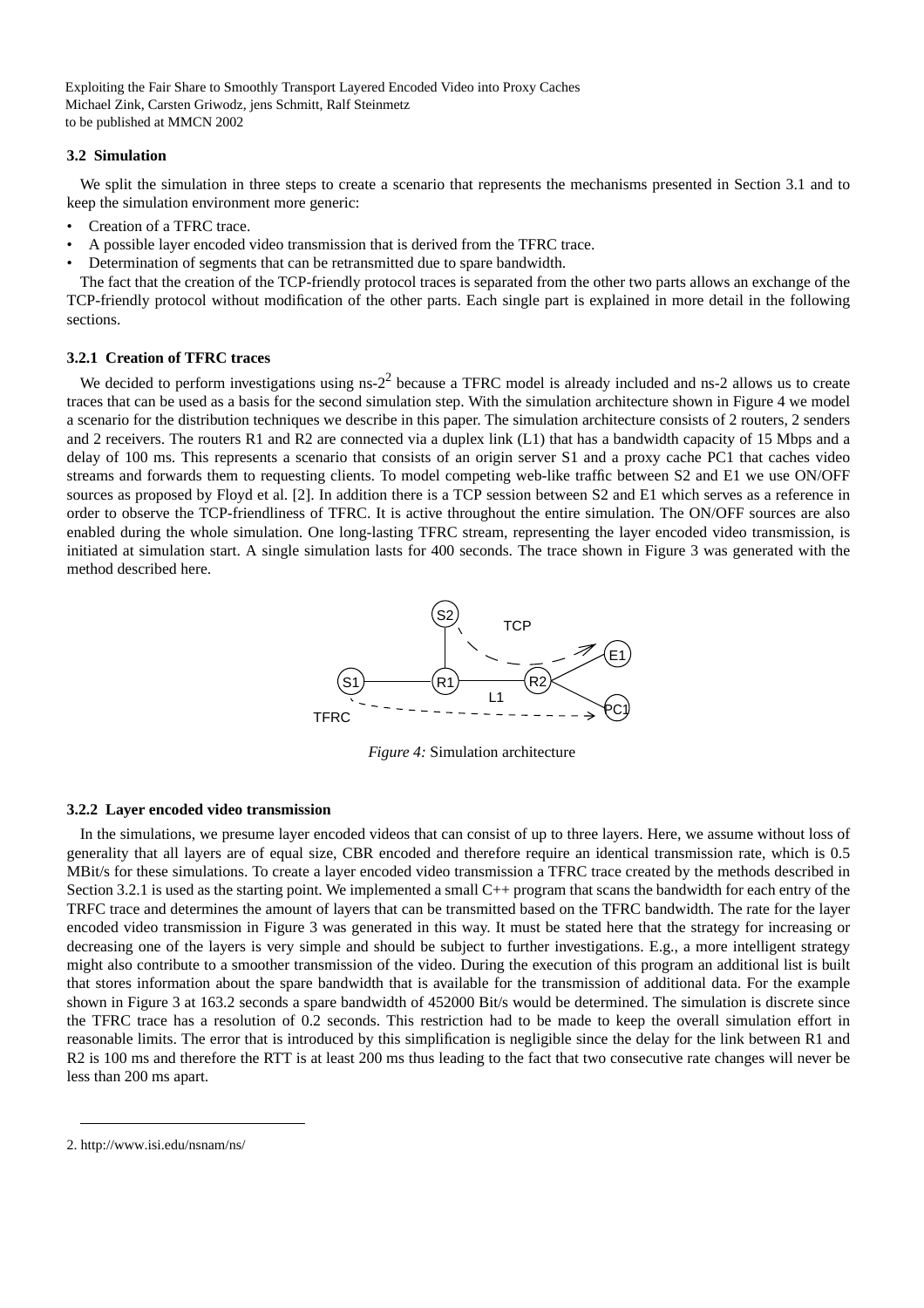## <span id="page-5-0"></span>**3.2.3 Retransmission**

To investigate retransmission scheduling in layered video caches in more detailed we already built a simulation environment that is described in more detail in [25]. In contrast to the simulations presented here an instance of layer encoded video was created randomly. The available bandwidth for retransmissions was constant for a single simulation and was only modified to compare the behavior of the retransmission scheduling algorithms in relation to different amounts of available bandwidth. For the simulations in this paper the bandwidth for retransmissions can change in each step of the simulation. For this reason the simulation environment had to be changed in two respects:

- For each step in the simulation the available bandwidth for the retransmission of missing segments must be calculated. This is performed with the aid of the list generated by the simulation tool described in [Section 3.2.2](#page-4-0) that contains information about the available bandwidth for retransmissions at a certain point in time.
- If retransmissions are performed for the simultaneously streamed video the retransmission scheduling algorithm can only regard the already transmitted part of the video. This is in contrast to our earlier work where we assumed that the complete instance of a cached layer encoded video is known.

In Figure 5, a comprising overview of the three simulation steps is given.





## **3.3 Simulative Experiments**

We generated two different kinds of simulations, one for in-band and one for out-of-band FSC. The latter were performed to compare our algorithm [25] against the algorithm presented in [17] (For easier identification of both algorithm we refer to them as *unrestricted* and *restricted,* respectively). Since the latter looks always a certain amount of time ahead of the current playout to determine segments for retransmission it is not applicable for in-band FSC.

## **3.3.1 In-band FSC**

The result of the in-band FSC simulation is depicted in [Figure 6.](#page-6-0) It shows how the quality of a layer encoded video on a proxy cache can be improved with the aid of the FSC technique. In this specific scenario it was possible to add an additional layer for more than half of the length of the complete video. Thus the next client that requests this video from the proxy cache will have the chance to receive it in a significantly better quality than the first client. Unfortunately, there is a small gap for layer 2 between the 200th and 250th second that increases the quality of the cached content. One possible solution to close this gap would be the usage of the out-of-band FSC technique (during the transmission of some other video). To reduce the amount of layer changes the caching strategy on the proxy cache might decide to delete the short amount of the third layer that was cached due to the peak of the TFRC around 5 seconds after the transmission started.

## **3.3.2 Out-of-band FSC**

The out-of-band FSC simulation was performed in a slightly different way than the in-band simulation. This is due to the fact that segments for an already cached video are retransmitted. To be able to compare the results of this simulation with the results of the in-band simulation we assumed that the cached video has the same layout as the layered video trace in [Figure 6](#page-6-0). I.e., we assume the same initial transmission as in the in-band simulation but without any retransmission for this specific video. This will allow us to compare the quality improvement between the in-band and out-of-band technique in the unrestricted case. Since the "layout" of the video is now completely known both algorithms restricted and unrestricted can be applied. We generated a second TFRC trace which determines how much additional bandwidth is available for the retransmission of missing segments. The result of this simulation which is depicted in [Figure 7](#page-6-0) clearly shows the disadvantages of the restricted algorithm. Caused by the fact that only missing segments ahead of time from the actual playout point are regarded for retransmission only small chunks of the missing segments can be retransmitted (the black boxes in [Figure 7](#page-6-0) only appear as boxes due to the low resolution of the plot). The problem of the restricted algorithm is shown in more detail in the zoomed out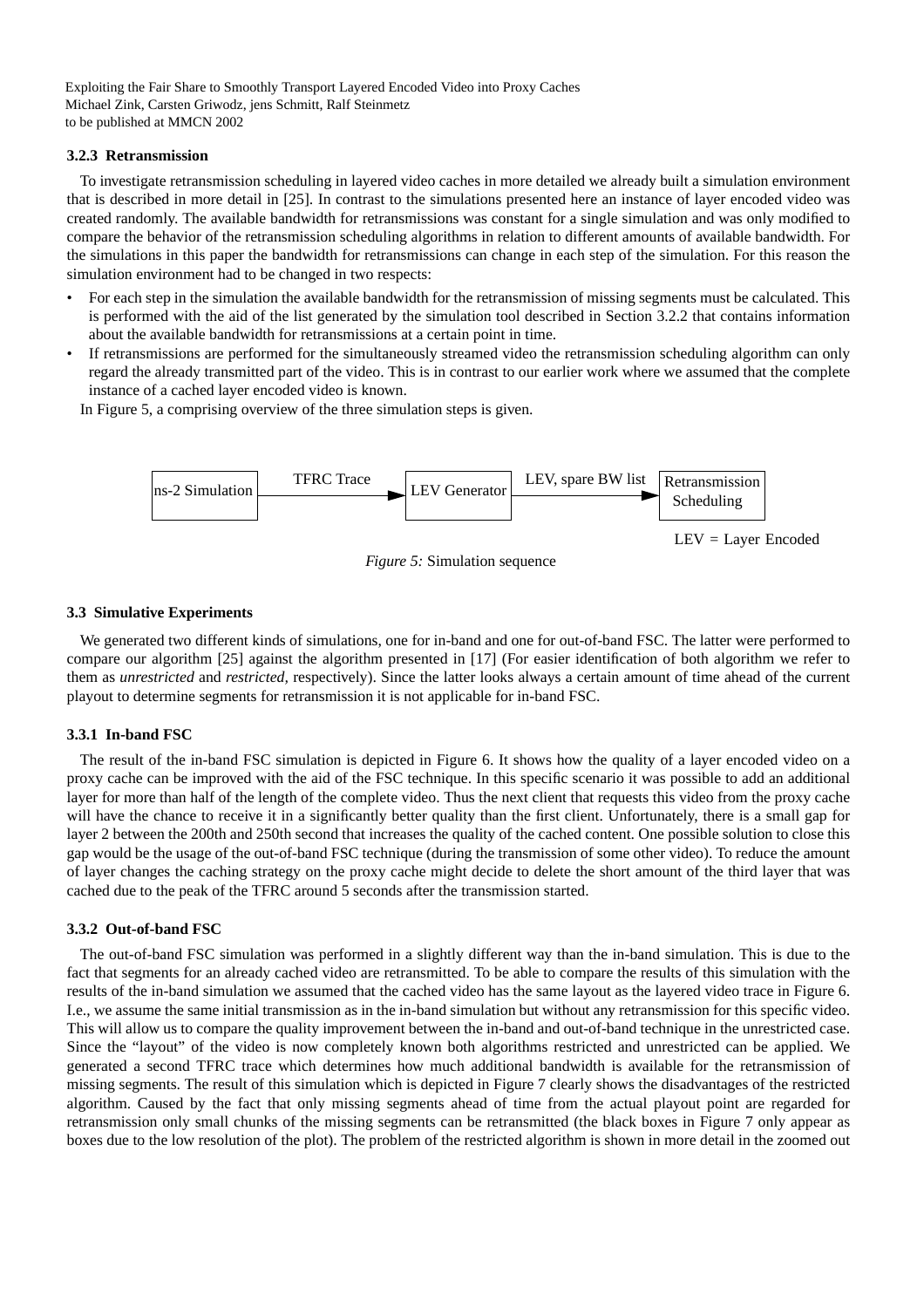<span id="page-6-0"></span>

*Figure 6:* Result of an in-band FSC simulation

part of Figure 7 that represents an enlarged part of the out-of-band FSC simulation for this algorithm. The high frequency of layer changes will be very annoying for the client who is currently watching the video. In contrast to the restricted algorithm the result of the unrestricted algorithm is that the quality of the video is enhanced by one layer in one contiguous segment which in this specific case does not lead to additional layer changes compared to the initially cached video. The difference in the amount of retransmitted segments in comparison to the in-band simulation (see Figure 6) is caused by the fact that the amount of spare bandwidth that is available for retransmission is higher in the in-band case.



*Figure 7:* Out-of-band FSC simulation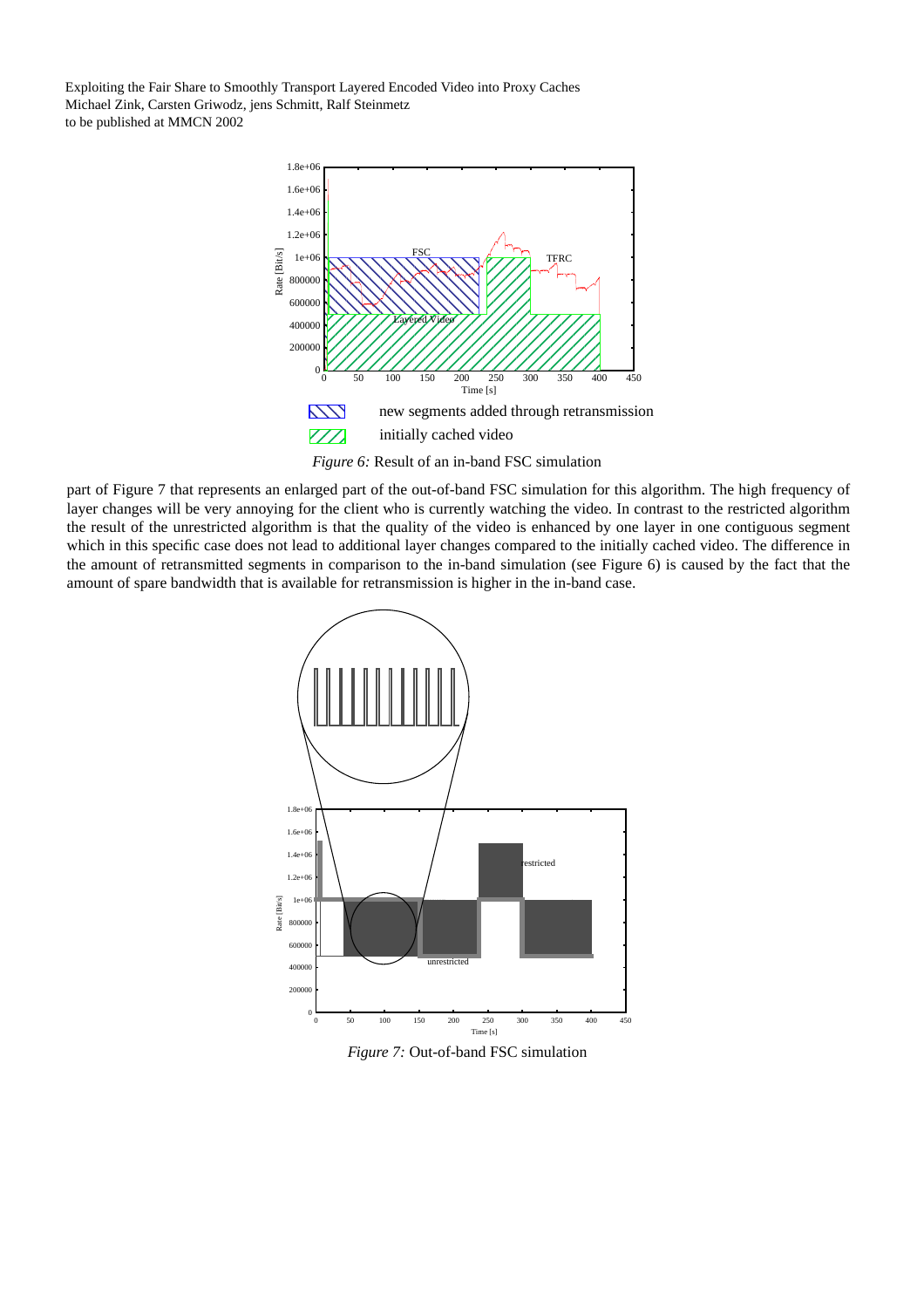## <span id="page-7-0"></span>**3.3.3 Influence of number of layers**

It is obvious that the amount of bandwidth that is available for retransmission will decrease with an increasing number of layers caused by a higher adaptiveness to the bandwidth determined by TFRC. With this simulation we wanted to investigate the dependency between the number of layers of a layer encoded video and the resulting amount of bandwidth for retransmissions. In the simulation we always used the same TFRC trace and varied the number of layers between 2 and 20. Increasing the number of layers does not increase the maximum bandwidth of the layer encoded video, rather the bandwidth of each single layer is decreased. This had to be done to be able to compare the results of each single simulation. Figure 8 presents the result of the simulations which shows the percentage of the overall capacity of the TFRC trace that can be used for retransmissions. The result states our assumption that the additional capacity will decrease with an increasing layer granularity. But even with a high number of layers there is still capacity for retransmissions available.



*Figure 8:* Relative additional capacity for retransmissions

# **4 IMPLEMENTATION DESIGN FOR FSC**

In this section, we present the design for an implementation of the FSC technique which should be based on already existing, standardized and if possible well established protocols and techniques. However, that has not always been possible which is mainly due to the fact that the proposed TCP-friendly mechanisms requires some significant changes of the protocol behavior. Nevertheless, the design should only require modifications at origin server and proxy cache to allow standard clients in this architecture. In general, we distinguish between the transmission of time critical data (the actual stream that is transmitted) and time uncritical data (segments for retransmission). It is the overall goal of this section to show that FSC can be reasonably integrated in streaming applications.

## **4.1 Protocol Suite**

The most common approach for audio and video streaming is the usage of RTP<sup>3</sup> over UDP as transport protocols. It is well known that this approach lacks an appropriate congestion control mechanism and might cause problems like congestion collapse if the amount of audio and video streams further increases. That is exactly why different variations of TCP-friendly protocols have been developed that should avoid the occurrence of such problems in the best-effort Internet. As mentioned before TFRC is one of these protocols and in [Section 3.1](#page-2-0) we already stated why we favor it as a protocol for streaming environments. Another advantage is that the TFRC mechanisms can be integrated into the RTP protocol and thus the introduction of a completely new protocol in the streaming protocol suite is not necessary. This integration has the additional benefit that no modifications to UDP must be made and therefore possible kernel modifications can be avoided. To enable TFRC functionality in RTP some new header informations are needed (see [Figure 9](#page-8-0)) and part of the overall protocol behavior must be changed. Fortunately two of the additionally needed header fields are already contained in the RTP header, *sequence number* and *time stamp,* respectively. The additional fields shown in [Figure 9](#page-8-0) must be put in the RTP extension header. The receiver reports needed by TFRC can be transported by the *application specific information* in the RTCP receiver reports. The frequency of RTCP receiver reports must be highly increased since TFRC requires to send these reports every RTT. Since we

<sup>3.</sup> For reasons of simplicity we only mention RTP but always mean RTP and RTCP.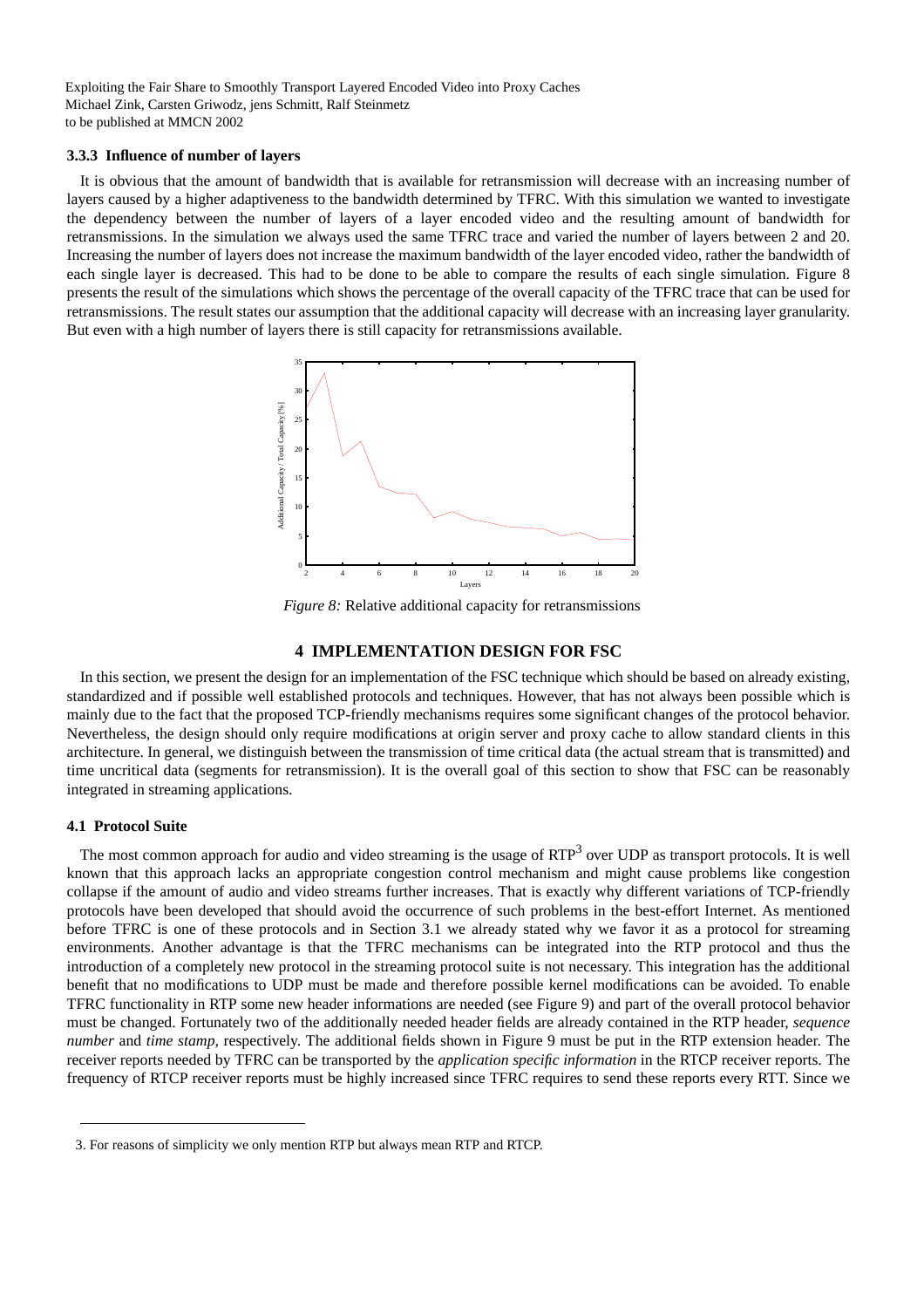<span id="page-8-0"></span>envision only unicast transmission so far in our architecture the higher amount of reports should neither restrict the raw data transmission nor cause an ACK implosion.



already included in the RTP header

## *Figure 9:* Additional TFRC header fields

Rather complicated is the identification of missing segments of a layer encoded video that should be retransmitted. One could imagine that missing segments could be easily identified by the RTP sequence number but this is not true in every case. The sequence number of an RTP packet would only be helpful if the data would be stored as RTP packets on the origin server's disk, because the simple information of a sequence number would not be sufficient to identify the related part of, e.g., a file that contains an MPEG-1 video where the packet length can vary (wire format and storage format must not necessarily be identical). In the case of LC-RTP the loss recognition is realized by a *byte count* which is included in each RTP header. The byte count represents the actual byte position of the data that is included in the RTP packet. Each server implementation has to transform the byte count value into its own file indexing information. As a consequence it is possible to have different file layouts on the sender- and receiver side. For example one server implementation stores the file as raw data and another stores some header information with it. A legal way of inserting the byte count into the RTP header and not into the payload is the use of the extension header of RTP. With the aid of the byte count losses can be exactly identified, the receiver can maintain a list of losses and the lost segments can be requested from the sender at another point in time. If lost segments should be retransmitted during the streaming session the RTCP application specific header can be used to send the loss lists from the receiver to the sender. Should the retransmission be performed out of band, a TCP connection would be sufficient to transmit the loss lists to the sender. Since there exist now two cases that require an RTP extension header we propose that in the case of FSC the RTP protocol should be used with an modified extension header as shown in Figure 10.

| 1 2 3 4 5 6 7 8 9 0 1 2 3 4 5 6 7 8 9 0 1 2 3 4 5 6 7 8 9<br>O 1 |
|------------------------------------------------------------------|
|                                                                  |
| defined by profile<br>length                                     |
|                                                                  |
| rount trip time                                                  |
|                                                                  |
| bitrate                                                          |
|                                                                  |
| loss measurement round                                           |
|                                                                  |
| mode                                                             |
|                                                                  |
| byte count                                                       |
|                                                                  |
| byte count                                                       |
| -+-+-+-+-+-+-+-+-+-+-+                                           |

Figure 10: RTP header extension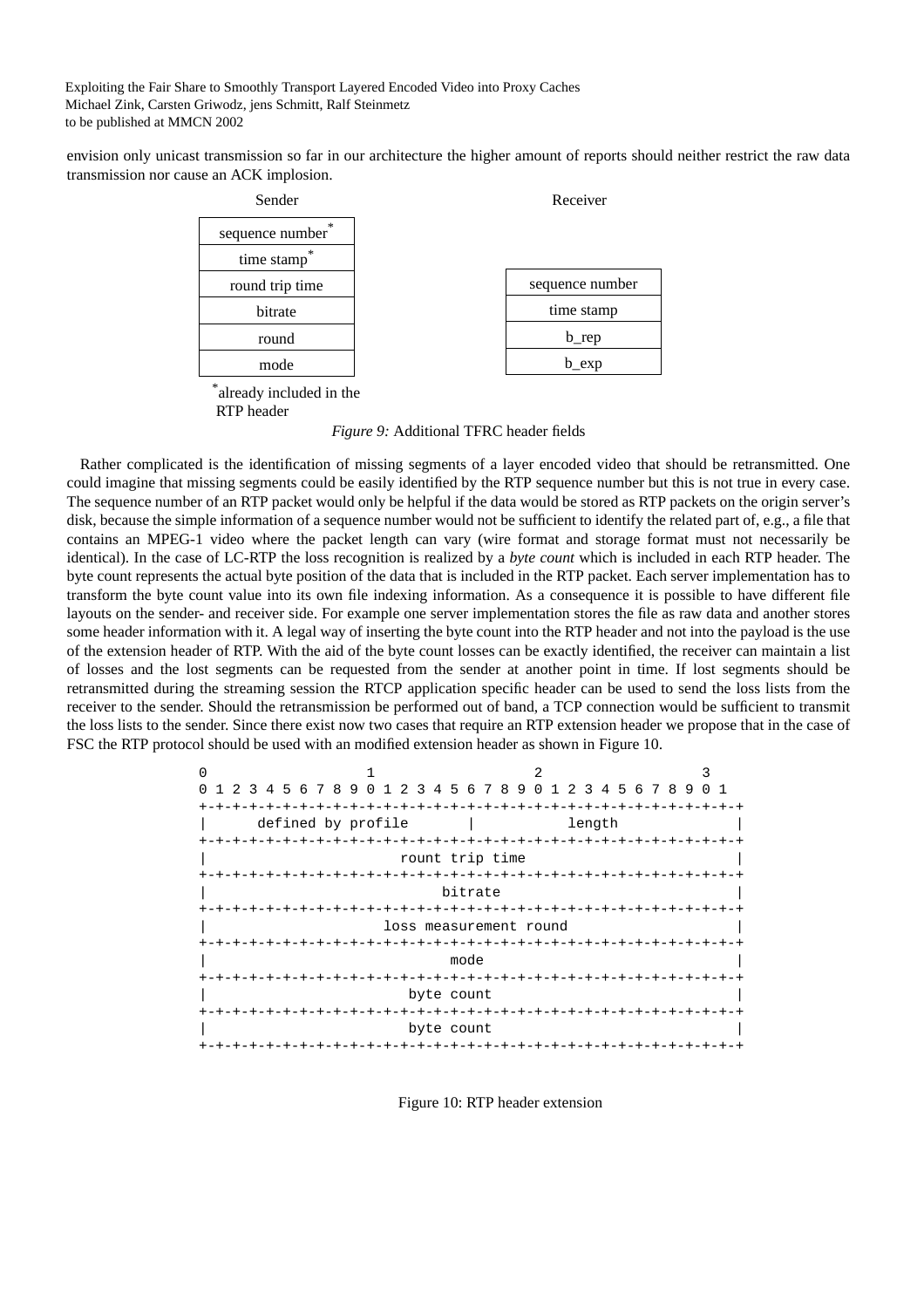An additional issue is the multiplexing of the video stream and retransmitted segments over one RTP session. In this case we can make use of RTP's mixing functionality. Originally this functionality was thought to combine RTP streams from different senders at a router into one RTP stream. We make use of this functionality in a slightly different way: In our scenario no physically separated senders exist but the layer encoded video and the packets that should be retransmitted can be regarded as two logical sources. Thus both streams<sup>4</sup> can be transmitted via one RTP stream whereas each stream is assigned a different *synchronization source identifier* (SSRC). This technique allows the RTP receiver to correctly identify each of the two streams and forward the packets to their correct destination. It might also be possible to mix more than two streams with this mechanism but this is out of the scope for this work. To identify each SSRC correctly the receiver needs additional information about the mapping between streams and SSRCs. The mapping information can be signaled to the receiver with the aid of the *private extension source description* (SDES) item of an RTCP source description packet. This type of RTCP packet contains a list of SSRCs and according SDES items. The *private extension* item is meant for experimental or application specific use. The SDES *private extension* consists of an *item identifier*, *length information*, *prefix length*, *prefix* and *value string* (see Figure 11).

| $\Omega$ |              |  |  |  |  |                                           |  |  |  |  |  |  |  |  |  |  |  |  |                                                                 |  |  |  |  |  |  |  |  |
|----------|--------------|--|--|--|--|-------------------------------------------|--|--|--|--|--|--|--|--|--|--|--|--|-----------------------------------------------------------------|--|--|--|--|--|--|--|--|
|          |              |  |  |  |  |                                           |  |  |  |  |  |  |  |  |  |  |  |  | 0 1 2 3 4 5 6 7 8 9 0 1 2 3 4 5 6 7 8 9 0 1 2 3 4 5 6 7 8 9 0 1 |  |  |  |  |  |  |  |  |
|          |              |  |  |  |  |                                           |  |  |  |  |  |  |  |  |  |  |  |  |                                                                 |  |  |  |  |  |  |  |  |
|          |              |  |  |  |  | PRIV=8 length prefix length prefix string |  |  |  |  |  |  |  |  |  |  |  |  |                                                                 |  |  |  |  |  |  |  |  |
|          |              |  |  |  |  |                                           |  |  |  |  |  |  |  |  |  |  |  |  |                                                                 |  |  |  |  |  |  |  |  |
|          | value string |  |  |  |  |                                           |  |  |  |  |  |  |  |  |  |  |  |  |                                                                 |  |  |  |  |  |  |  |  |
|          |              |  |  |  |  |                                           |  |  |  |  |  |  |  |  |  |  |  |  |                                                                 |  |  |  |  |  |  |  |  |

#### *Figure 11:* Private extension SDES item

The *prefix string* for this specific SDES item will be set to **FSC** to indicate that this information is related to the fair share claiming technique. For the *value string* three different strings are defined so far:

| Value string   | Description                                                                                                           |  |  |  |  |  |  |  |  |
|----------------|-----------------------------------------------------------------------------------------------------------------------|--|--|--|--|--|--|--|--|
| <b>STREAM</b>  | SSRC represents layer encoded video stream                                                                            |  |  |  |  |  |  |  |  |
| <b>INBAND</b>  | SSRC represents a stream for retransmitted segments<br>that belong to the in parallel streamed layer encoded<br>video |  |  |  |  |  |  |  |  |
| <b>OUTBAND</b> | SSRC represents a stream for retransmitted segments<br>that belong to an already cached video                         |  |  |  |  |  |  |  |  |

#### **Table 1: Value string parameters**

This additional information allows the demultiplexing of the single sessions of an RTP stream and their correct assignments to instances for further data processing. In [Section 4.3](#page-10-0) we will present how a correct data path could be established with the aid of our *Stream Handler* (SH) [24] architecture.

#### **4.2 Retransmission Signaling**

As mentioned above it might be possible to perform in-band and out-of-band retransmission with FSC. With out-of-band retransmission the respective video is already stored on the cache and one run of the retransmission scheduling algorithm should be sufficient to generate a retransmission list. A simple TCP transmission from the receiver to the sender to send the list of ordered missing segments should be sufficient. The sender stores this list and in the case of a retransmission request uses this list to obtain information which segments of the original video should be retransmitted.

In the case of in-band retransmission the retransmission signaling must be handled in a different way. First of all the video is not entirely transmitted to the cache. The retransmission scheduling algorithm can only make decisions based on the already

<sup>4.</sup> To simplify description the retransmission of segments is also described as a stream, although this is not technically correct.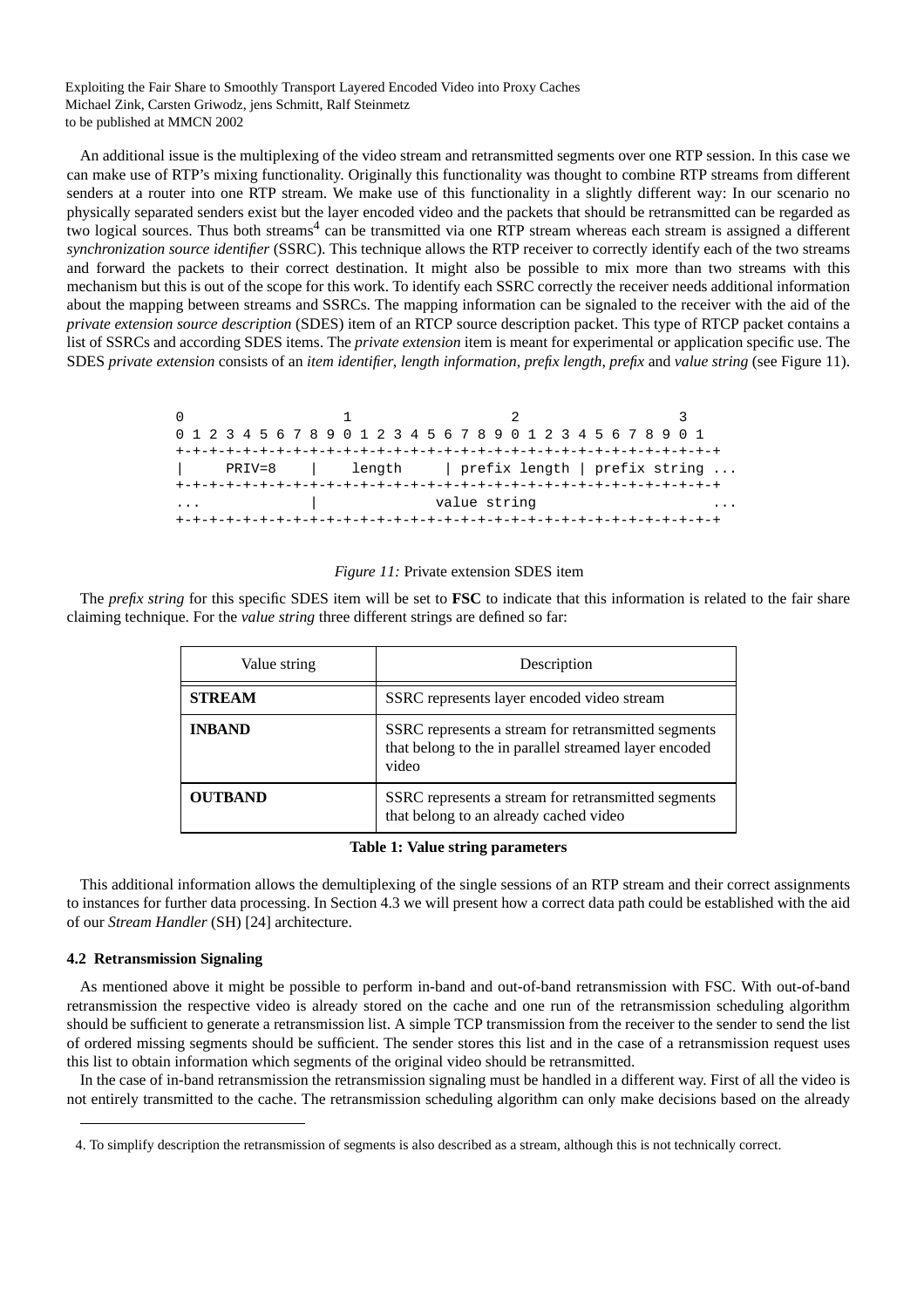<span id="page-10-0"></span>received part of the video. Thus the generated list of segments that should be retransmitted might change over time and updates of the list that exists at the sender must be performed. To be able to perform this update we propose that the initial list that is created by the retransmission scheduling algorithm is also stored on the receiver. Each time the algorithm is performed again, the newly generated list and the stored list should be compared. If the differences reach a certain threshold value (for a suitable metric that measures similarity between loss lists) a new list must be transmitted to the sender. The determination of the threshold value for retransmission list updates goes beyond the scope of this paper and is an issue for further research.

#### **4.3 Stream Handler Extension**

Our experience with the implementation of streaming applications showed us the need for a generic architecture to handle continuous media streams. This became specifically clear during the development of our experimental KOM-Player platform [24]. The platform is used for investigations on AV distribution systems and therefore has to offer support for different encoding formats, transport protocols, but also distribution mechanisms under investigation. Such distribution mechanisms may combine unicast and multicast distribution or may apply segmentation and reordering for efficient delivery. During the initial implementation phase we quickly realized that a monolithic approach would not allow a simple integration of these new distribution mechanisms. This led to our decision to build an environment that is based on a stream handler (SH) architecture.

In this section we will define the extensions that must be made in the stream handler architecture to support the FSC technique. In our experimental VoD platform we developed server, proxy cache and a client all of which make use of the stream handler architecture. Therefore, a great deal of stream handler modules have already been designed, implemented and tested. To support FSC in our platform we try to reuse these elements and if necessary extend them or create new stream handlers. First of all we show the modifications that have to be made to the already existing SHs and then we will present the design of the new SHs.

## **4.3.1 RTP/RTCP and LC-RTP/LC-RTCP:**

The RTP and RTCP functionality is combined in the RTP SH. The FSC technique requires extensions and modifications to both RTP and RTCP as described in *[Section 4.1](#page-7-0)*. For the multiplexing and demultiplexing functionality the RTP SH must be able to receive data from more than one upstream SH (sender) and forward it to more than one down stream SH (sender) in the case of out-of-band retransmission. This is not the case for in-band retransmission, since the byte count information of LC-RTP defines the position of the retransmitted segment explicitly. Although only LC-RTP is used in the FSC case, the extension should be made for both protocols since a) RTP is a basis for LC-RTP and b) the new functionality might also be needed by RTP only. This will allow a separated development of RTP with TFRC mechanism and LC-RTP.

On both the sending and receiving parts, extension to provide TFRC functionality must be made, too. New fields must be added to the extension header as depicted in [Figure 10](#page-8-0). The changes for RTCP are extensive since on one hand the format of the RTCP receiver reports and on the other hand the timing for the transmission of these must be changed. The TFRC specific information should be transported in application-specific information of an RTSP receiver report and should contain the four fields shown in [Figure 9.](#page-8-0) The timing for the receiver reports must be changed in a way that it is based on the RTT information instead of the algorithm proposed in [20].

#### **4.3.2 Packetizer and depacketizer**

Several profiles for the transport of standardized audio and video formats in RTP exist [19]. So far no profile for the transport of layer encoded video is defined, caused by the lack of a standard for this technique. Our experience with the development of (de-)packetizers for several audio and video formats [24], have shown that building new SH for this purpose is a rather simple task. Depending on what layer encoded video techniques should be supported it might be necessary to build more than one SH. One of our future tasks is to investigate layer encoded video proposals with respect to the needs of our system. If this work is done we will be able to decide which of the proposals should be supported and develop the appropriate packetizer and depacketizer SHs. To describe the interaction between the SHs in more detail an example scenario for in-band retransmission is shown in [Figure 12](#page-11-0). Whenever a RTP packet should be sent out on the network the payload will be pulled from the Packetizer SH. With the report functionality of the SH architecture the RTPSink SH can inform the Packetizer SH about the actual transmission rate. With the aid of this information the packetizer can build the two different types of payloads. For the layer encoded video the rate information will also determine the number of layers that should be transmitted. If the number of layers is known the packetizer can determine the resulting capacity that is available for the retransmission of segments and determine which type of packet (layer encoded video or retransmitted segment) will be handed to the RTPSink SH in the case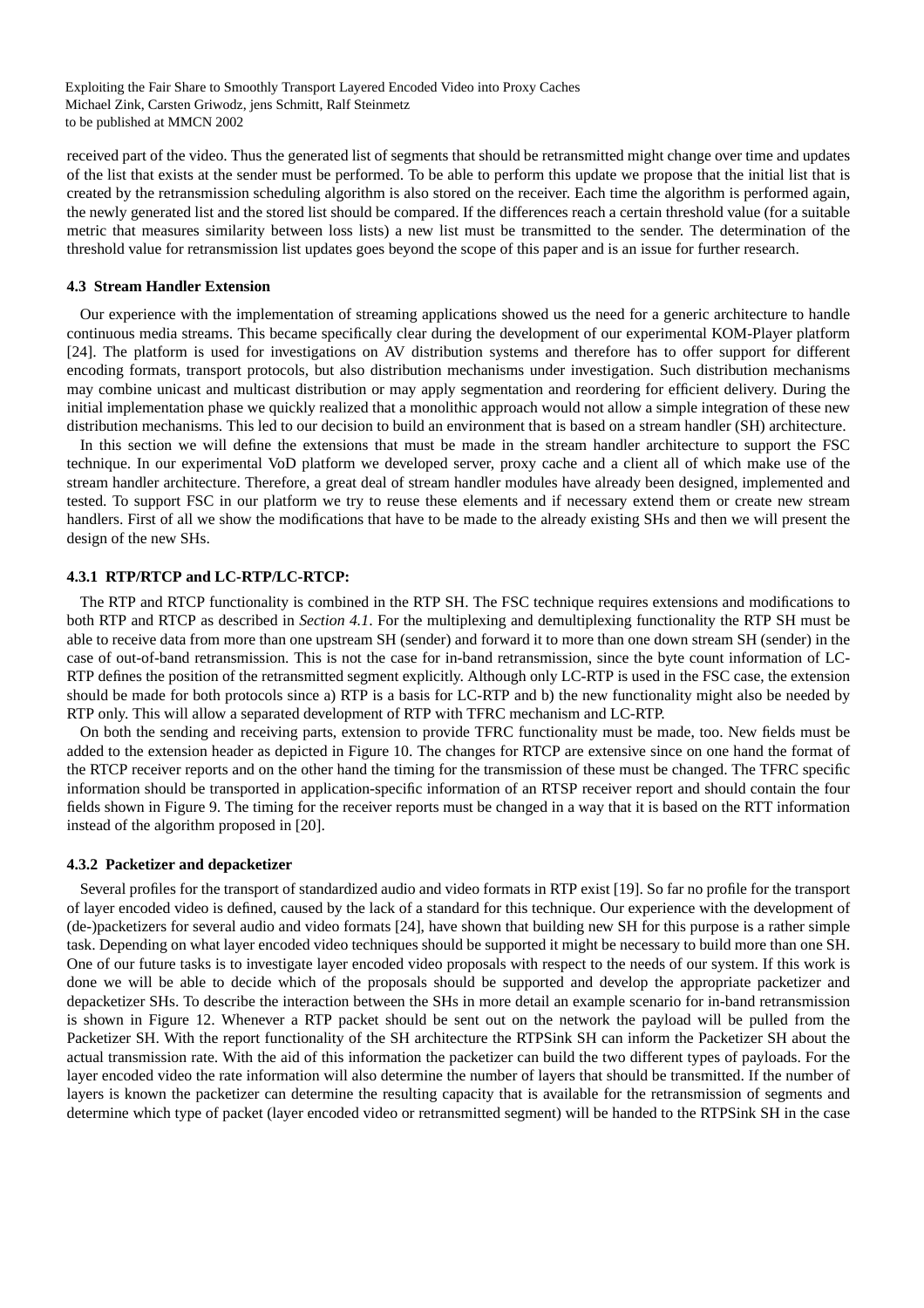<span id="page-11-0"></span>of a pull request from the latter. With each payload the packetizer must also provide the appropriate SSRC information which will allow the correct demultiplexing in the RTPSource SH at the receiver.



*Figure 12:* Stream handlers scenario for in-band FSC

## **5 RELATED WORK**

Rejaie et al [15] and Saprilla et al [18] also present mechanisms that claim their fair share and support the transport of layer encoded video. Both assume that the client has sufficient buffer to allow a transmission rate higher than the receivers consumption rate. While the first approach is limited to CBR encoding the second also supports VBR layer encoding. In contrast to the FSC mechanism we presented in this paper video transmission into proxy caches is not considered. Both mechanism do not support the transmission of data that has already missed its deadline for the timely consumption at the client and therefore do not offer any functionality to improve the quality of a video that is being cached or already stored on a cache.

Another approach that supports scalable streams is presented by Law et al [8]. In this work the focus is mainly on server efficiency and scalability. In comparison to our approach the quality is adapted due to the capabilities of the receiving client rather than to network conditions. Their architecture does neither envision caches nor incorporate TCP-friendly streaming.

[7] considers the combination of caching and layered video, yet, the latter only for the support of heterogeneous clients but not for congestion control purposes. Furthermore, the emphasis of their work is on optimal cache replacement decisions viewed over *all* videos stored in a cache. We, however, assume a two-stage decision process where in the first stage a video is selected for storage in a cache and then the retransmissions of missing segments are scheduled independent from the cache status of other videos. While this represents a restricted problem it ensures that the overall problem still remains manageable. Another difference in their work is the fact that missing segments of a certain layer a only streamed directly to the client in contrast to our approach where the segments are transmitted to the proxy cache to achieve a quality improvement for more than one client.

The work of Nelakuditi et al [12] and Rejaie et [17] is mainly concerned with quality improvement of layer encoded videos and does not consider a fair share claiming technique. [12] present an approach where only server and clients are involved and therefore the client requires sufficient buffer space to allow quality improvement of layer encoded video. Closer to our work is the approach presented in [17] where also missing segments of a layer encoded video are retransmitted to proxy caches in order to improve the quality of the cached videos. However, we extend their work by focussing on the development and comparison of different retransmission scheduling algorithms which are more flexible and performing better than the one presented in [17] as shown in [Section 3.3.2](#page-5-0). In contrast to our FSC algorithm an additional link for retransmission is provided between the origin server and the proxy cache.

An architecture of video servers, caches and clients for layer encoded video is proposed in the work of Paknikar et al [13]. In contrast to our SAS proposal a single broker exists that handles all client requests and redirects them to the corresponding cache. Even though the usage of a broker allows to reduce the complexity of the caches it has the disadvantage that in the case of a broker failure the clients will not be able to request content.

*Fine-granular-scalable* video [14] that consists of a base layer and one enhancement layer which is coded in a way to enable the transmission of video at any desired bitrate is very well suited for FSC. However it has not been shown (to our best knowledge) that this proposed technique is usable in streaming applications since some of the encoding has to be performed in real-time.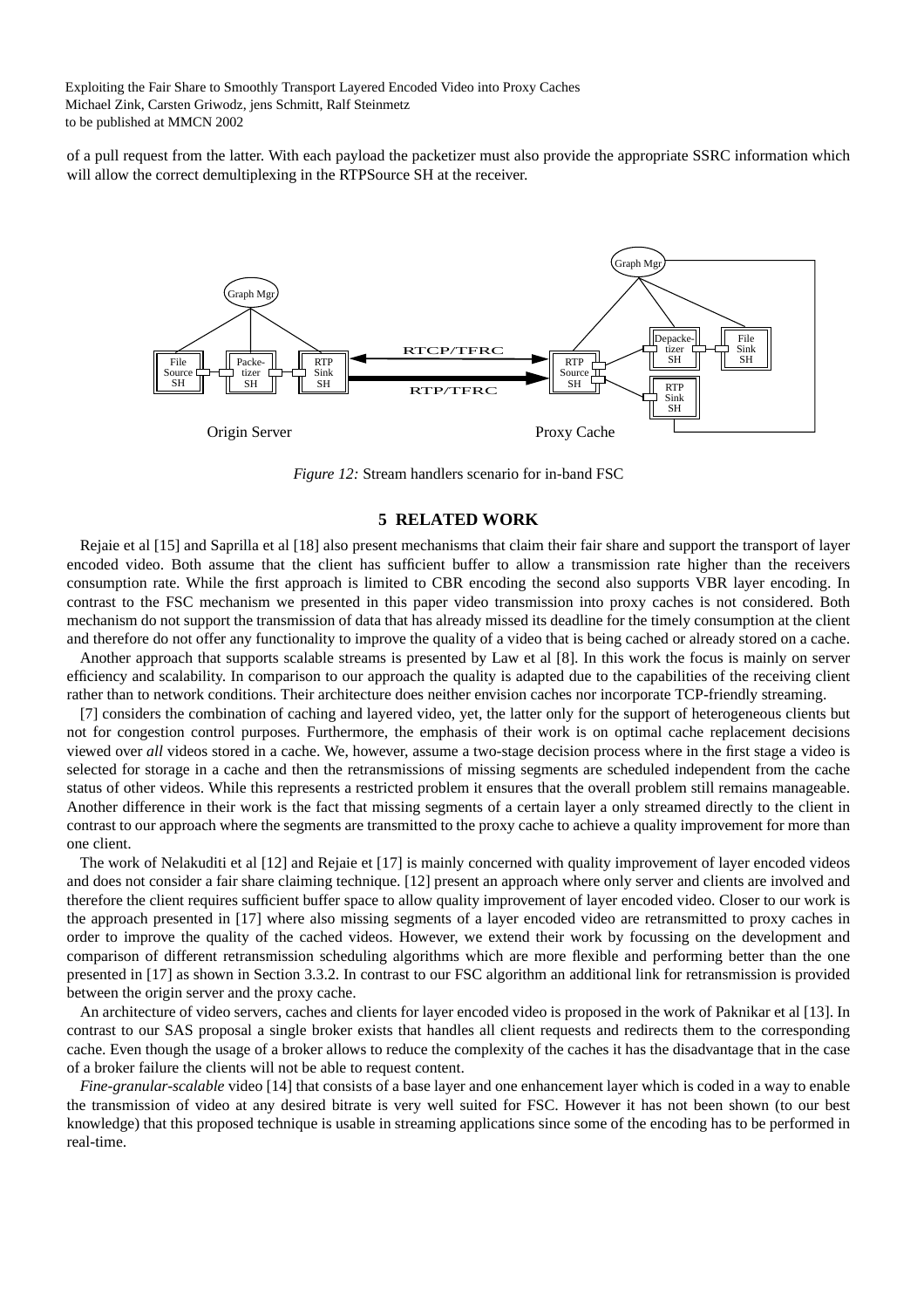## **6 CONCLUSION AND FUTURE WORK**

<span id="page-12-0"></span>In this paper, we presented a new technique called FSC that allows to claim the fair share for TCP-friendly sessions for the transmission of layer encoded videos in the case that proxy caches are involved. This technique bears the advantage that on one hand these sessions actually will get their fair share of the link and on the other hand the quality of already cached videos can be improved. We presented our overall scenario of scalable adaptive streaming and showed how FSC fits into it. In order to prove the applicability of FSC we created a simulation environment that consists of three single simulation steps: Creation of TFRC traces, layer encoded video transmission and retransmission scheduling. A series of simulations based on this simulation environment were performed. The results of the simulations stated the applicability of FSC, especially, that in combination with the retransmission scheduling algorithms we developed earlier a reasonable quality improvement for already cached videos can be achieved. We have also shown that an other already existing retransmission scheduling algorithm is not well suited for the proposed FSC technique. Additionally, we have shown how the proposed FSC technique can be integrated in streaming applications by the extension of already existing protocols.

The approach is so far limited to unicast transmissions. In future work we will investigate how also multicast transmission can be supported with the FSC approach. In the next step we will implement the presented design in our streaming platform to be able to gain some information about how FSC performs in a "real world" scenario. An other interesting approach that we would like to compare with FSC an investigate in more details is the one presented in [12] with the exception that in our case proxy caches will be involved and the reordering an buffering will be performed at the proxy cache to keep the clients as simple as possible.